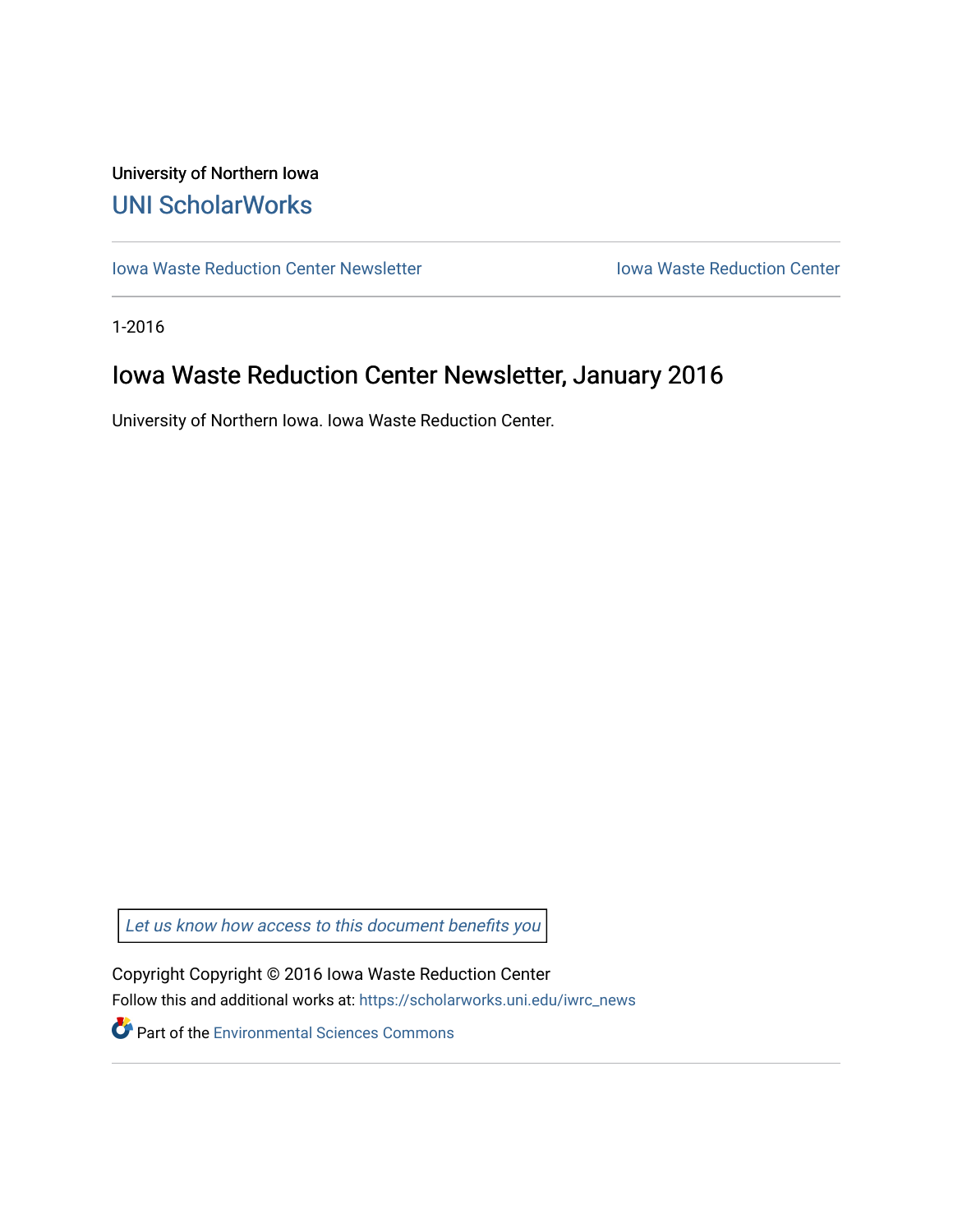

Another new year! Another anniversary!

This month marks the IWRC's 28th year. Our Director, Jim Olson, has been here all along and has watched the center evolve, improve and thrive.

"We continue to provide our one-on-one business assistance, but we have expanded our web-based training and education services, a estaid Olson. One of those education services revolves around virtual reality technology. a Ece The virtual reality aspect of painter training is something that fits our mission to reduce waste and showcases our innovativeness.†Twenty years ago, this type of training might have been seen as a stretch, but VirtualPaint has become one of IWRC's most impactful services.



**IOWA WASTE** 

**CELEBRATING 28 YEARS** 

And during the past four years, a new focus developed - food waste.  $\frac{\partial^2 f}{\partial x^2}$  have taken food waste reduction head-on by working with various organizations, and even hosting our own Food Waste Compost Training Workshop this past summer, a fe said Olson.

From the IWRC to you, thanks for following along with us. We look forward to continuing to help improve environmental sustainability. Cheers to 2016!

# – IWRC NEWS -

#### **MSEI Assistance Available**

| Minor Source Emissions by                                                                                                                                                                                                                                                                                                                                                                                                                                                                                                                                                                                                         |
|-----------------------------------------------------------------------------------------------------------------------------------------------------------------------------------------------------------------------------------------------------------------------------------------------------------------------------------------------------------------------------------------------------------------------------------------------------------------------------------------------------------------------------------------------------------------------------------------------------------------------------------|
|                                                                                                                                                                                                                                                                                                                                                                                                                                                                                                                                                                                                                                   |
| <b>PAR Personal Generation</b>                                                                                                                                                                                                                                                                                                                                                                                                                                                                                                                                                                                                    |
| Iowa Minor Source Emission Inventory<br>The 2015 Moor Source Emission Sweetery (MSEI) is required for fact<br>in the coutant third of the state. The inventory is due: May 15, 2010<br>The resources found on this websites were developed to assist facial<br>understanding and completing the requirements for the 2015 Empalo<br>Sweetery, Please note: some facilities may require assistance beyon<br>scope of this website. Although these resources are available to all<br>facilities please be zeare that the lows air fitnissions Assistance Pro<br>was created to previde technical assistance to small pushesses with |
| or fewer employees.<br><b>SOUTH ANNA ANNA ANNA ANN</b><br><b>Checkfist</b><br>TORS Completeness Check Sat, 2014 E.R.C.                                                                                                                                                                                                                                                                                                                                                                                                                                                                                                            |
| Sowia Department of Natural Resources (DNR)<br>· Small at Outlas Houses<br>· Lima Chill, Smission, Incentury, General Visitable<br>1 TOUR DWR, INSEE MADE ROAD<br>. Sana Disk HSEL Soals and humanities<br>1 2003 0103 11201 110216<br>. Some Crab, Tips far, inclus an Environmental Conseillant                                                                                                                                                                                                                                                                                                                                 |
| <b>Forms and StatesCloin</b>                                                                                                                                                                                                                                                                                                                                                                                                                                                                                                                                                                                                      |

2015 Minor Source Emission Inventory (MSEI) forms are due May 15 for facilities in the eastern third of Iowa. The Iowa Air Emissions Assistance staff here at the IWRC will again be providing one-on-one training for small businesses with less than 100 employees at no cost. Additionally, calculators, tutorials, and resources are available online. To schedule a training session and access the free tools, visit [msei.iwrc.uni.edu.](http://msei.iwrc.uni.edu/)